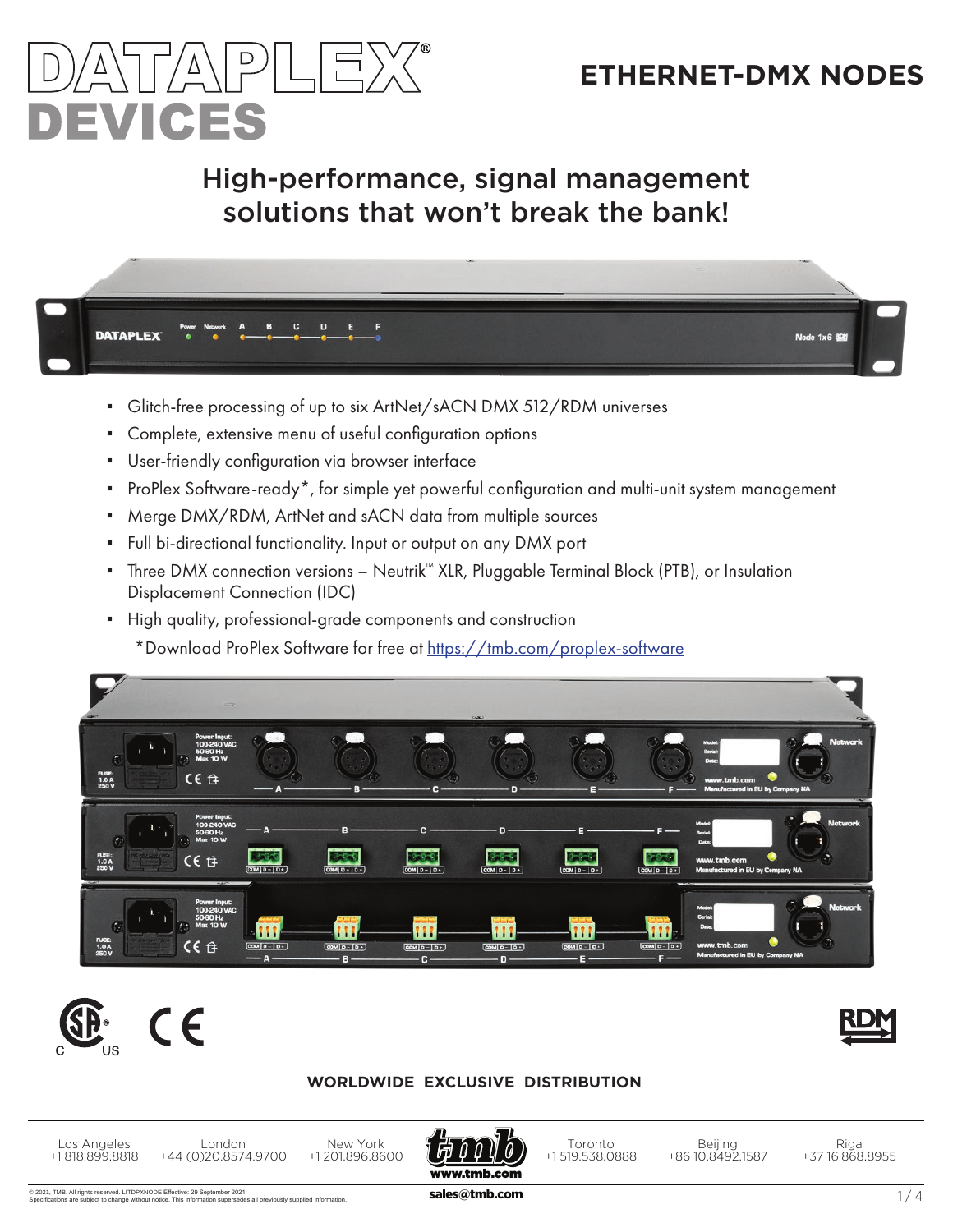# TA\PLE)  $\sqrt{\overline{V}}$ **DEVICES**

# **ETHERNET-DMX NODES**

| <b>Specifications</b>                 |                                                        |                                                                           |                                                                                      |  |  |  |  |
|---------------------------------------|--------------------------------------------------------|---------------------------------------------------------------------------|--------------------------------------------------------------------------------------|--|--|--|--|
| Model                                 | Dataplex Node 1x6 XLR                                  | Dataplex Node 1x6 PTB                                                     | Dataplex Node 1x6 IDC                                                                |  |  |  |  |
| Part Number                           | DPNODE665XLR                                           | DPNODE66IDC<br>DPNODE663TB                                                |                                                                                      |  |  |  |  |
| <b>Ethernet Ports</b>                 | 1                                                      |                                                                           |                                                                                      |  |  |  |  |
| <b>DMX Ports</b>                      | 6                                                      |                                                                           |                                                                                      |  |  |  |  |
| RDM support                           | Yes                                                    |                                                                           |                                                                                      |  |  |  |  |
| In/Out/Out Isolation                  | Optical, up to 1000V                                   |                                                                           |                                                                                      |  |  |  |  |
| <b>Network Protocols</b>              | Art-Net, sACN (E1.31)                                  |                                                                           |                                                                                      |  |  |  |  |
| Power                                 | 100-240 VAC, 50-60 Hz                                  |                                                                           |                                                                                      |  |  |  |  |
| <b>Power Consumption</b>              | 10 W max.                                              |                                                                           |                                                                                      |  |  |  |  |
| <b>Power Connector</b>                | IEC with fuse holder, accepts IEC C13 cable (included) |                                                                           |                                                                                      |  |  |  |  |
| Fuse                                  | 5x20 mm 1A, 250V                                       |                                                                           |                                                                                      |  |  |  |  |
| <b>Ethernet Connector</b>             | <b>Neutrik EtherCon RJ45</b>                           |                                                                           |                                                                                      |  |  |  |  |
| <b>DMX Connections</b>                | Neutrik XLR 5-Pin Female                               | Pluggable Terminal Block (PTB)<br>3-terminal (mating connectors included) | Insulation Displacement Connection<br>(IDC) 3-terminal                               |  |  |  |  |
| DMX Wire Size Range                   | N/A                                                    | 28-13 AWG [0.08-2.5 mm <sup>2</sup> ]                                     | Stranded: 26-22 AWG [0.22-0.34 mm <sup>2</sup> ]<br>Solid: 0.13-0.34 mm <sup>2</sup> |  |  |  |  |
| Cooling                               | Convection                                             |                                                                           |                                                                                      |  |  |  |  |
| Operating Temp.                       | -4 to +104 °F [-20 to +40 °C]                          |                                                                           |                                                                                      |  |  |  |  |
| Unit Dimensions (WxHxD)               | 19 x 1.72 x 4.3 in [482.6 x 43.7 x 109.1 mm]           |                                                                           |                                                                                      |  |  |  |  |
| <b>Shipping Dimensions</b><br>(WxHxD) | 20.5 x 3.5 x 7.38 in [520.7 x 88.9 x 187.5 mm]         |                                                                           |                                                                                      |  |  |  |  |
| Unit Weight                           | 3.3 lb [1.5 kg]                                        | 3.3 lb [1.5 kg]                                                           | 3.2 lb [1.45 kg]                                                                     |  |  |  |  |
| Shipping Weight                       | 3.5 lb [1.59 kg]                                       | 3.5 lb [1.59 kg]                                                          | 3.4 lb [1.54 kg]                                                                     |  |  |  |  |

#### **Dimensions in inches [mm] XLR Models**



+44 (0)20.8574.9700

+1 818.899.8818

+1 201.896.8600

+1 519.538.0888

+86 10.8492.1587

+37 16.868.8955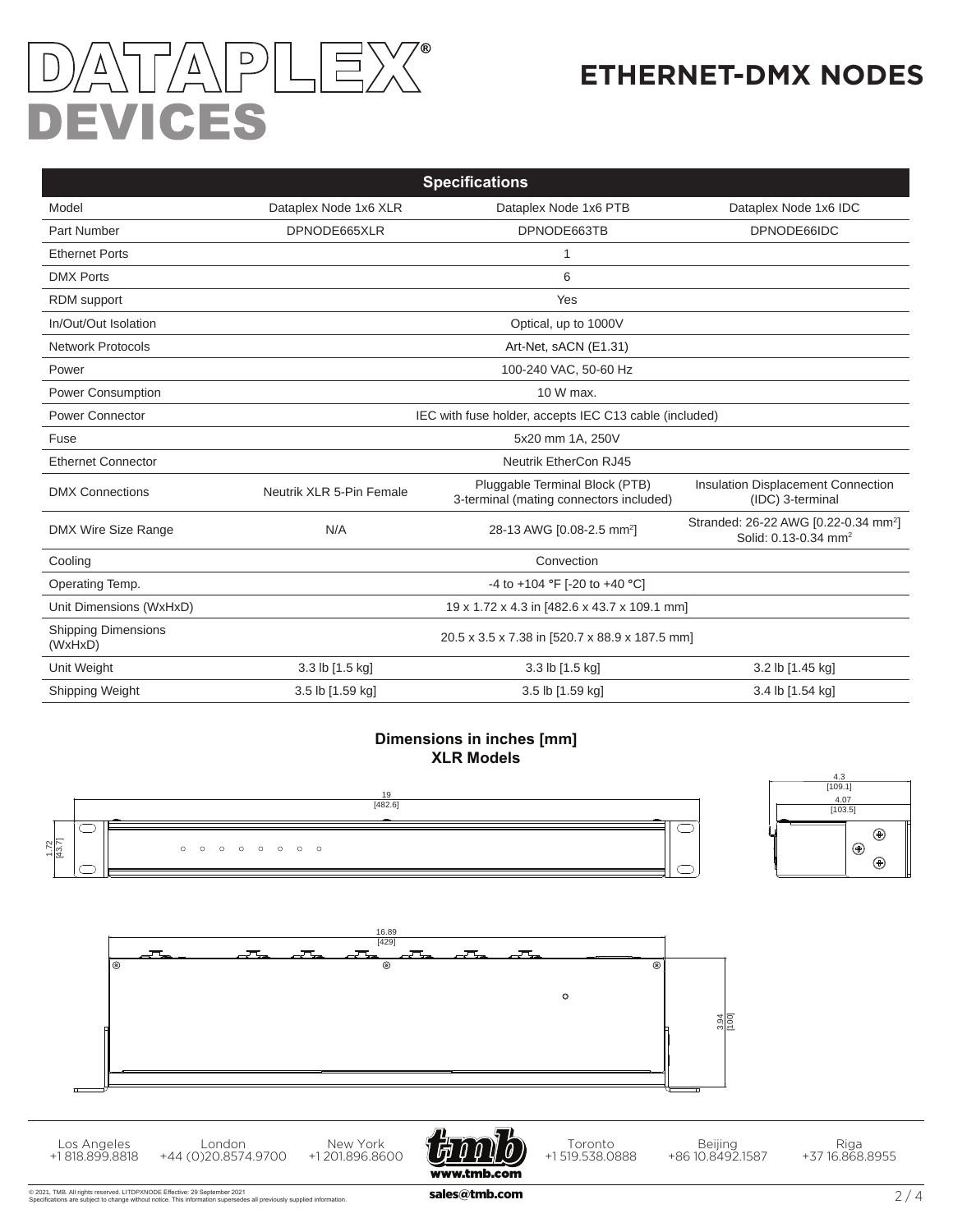

### **ETHERNET-DMX NODES**

#### **Dimensions in inches [mm] PTB Models**





#### **Dimensions in inches [mm] IDC Models**





\*\* Please note – IDC are designed and intended for permanent connections and are only rated for 20 connection cycles. Avoid excessive connection and disconnection.